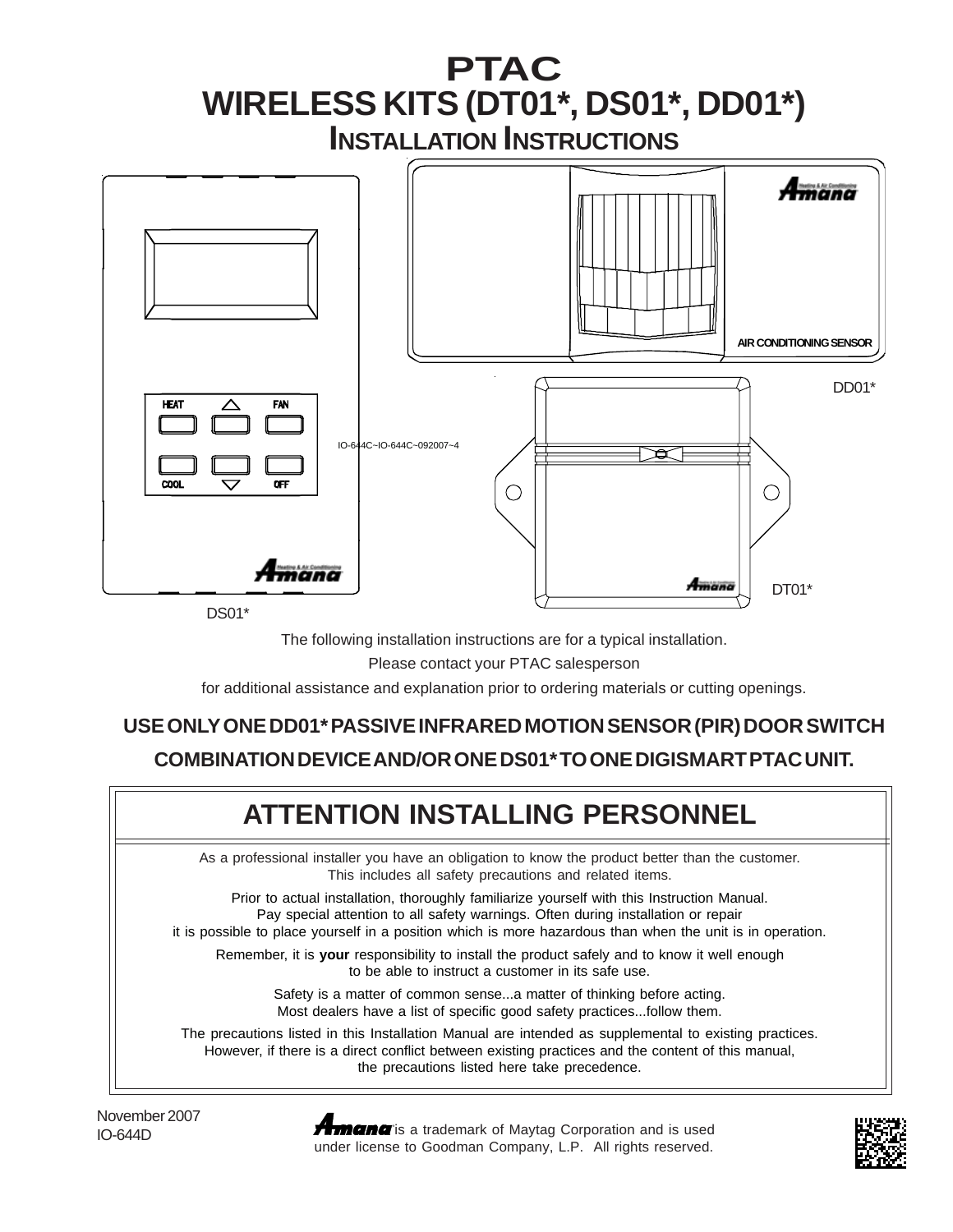### **Antenna Installation For DT01\* Kit**

A DT01\* antenna must be installed to the PTAC to allow operation of either the DS01\* remote RF thermostat or a DD01\* combination PIR motion sensor and door switch.



#### **Preparation**

- 1. Disconnect power to the unit by unplugging the power cord at the wall outlet or subbase, or disconnect power at the fuse box or circuit breaker.
- 2. If the cabinet front is screwed to the chassis, remove the 1/4" screw (or screws) located behind the inlet grille. Pull the inlet grille forward from the top of the grille to access screw(s).



- 3. Remove cabinet front from chassis by tilting the bottom of the front forward, lifting slightly up and forward.
- 4. Mount the antenna as high up on the control panel as possible and as far to the right as possible in a location that will not interfere with the reinstallation of the PTAC polymer room front. Mark holes for screw location. Remove antenna housing and drill two1/8"holes where marked.



#### **DT01\* Mounting**

- 5. Remove antenna cable and route cable through opening in bottom of antenna housing.
- 6. Mount antenna housing with two screws as shown in figure. (**NOTE:** The Amana® brand logo should be in the lower right hand corner).
- 7. Plug wire harness from antenna into connector on the control board to the right of the master switch, being careful not to bend and/or break the wires when you connect the cable to the PTAC. Gently push into place with your thumb nails.
- 8. Restore power to the PTAC unit.
- 9. Reinstall the polymer room cover.

**NOTE:** The LED must be oriented at the **top** of the antenna housing for proper unit operation.

#### **Thermostat Installation for DS01\* Kit**

**NOTE:** A DT01\* must be installed in the PTAC unit for the DS01\* to be operable.

*Skip these steps if not installing.*

1. Select thermostat mounting location about five feet above the floor, on an inside wall, out of direct sunlight, away from sources of radiant heat (lamps, fireplaces, heating and air conditioning equipment, etc.), away from windows or door to the outside, and avoid areas with poor air circulation. Ensure location is out of the path of foot traffic where a person might accidentally bump into the thermostats and damage the device.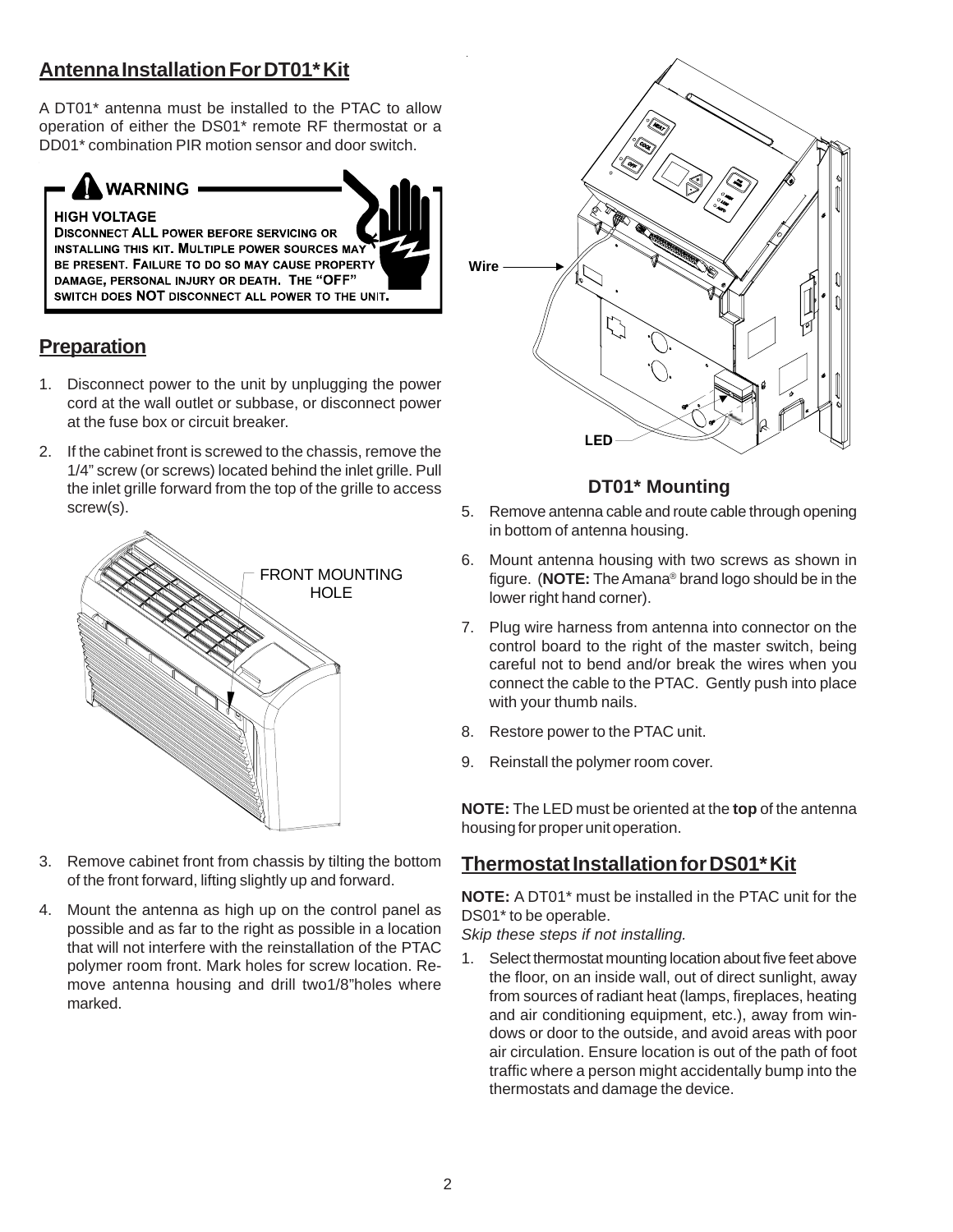- .2. Remove thermostat from mounting plate by pulling apart.
- 3. Place thermostat mounting plate against the wall at desired location and mark placement of mounting holes.
- 4. If mounting in drywall, tap plastic anchors into wall. For other surfaces, drill a 3/16" hole.
- 5. Screw mounting plate to the wall. DO NOT SNAP THERMOSTAT INTO PLACE UNTILAFTER BINDING PROCESS. *See Binding Instructions on page 5.*
- 6. Install two (2) AAA batteries (included) into the back of the thermostat. Terminals are marked "+" and "-" for polarity.

#### **Mounting Sensor/Door Magnet Installation for DD01\* Kit**

A DT01\* must be installed in the PTAC unit for the DD01\* to be operable.

*Skip these steps if not installing.*

1. Remove motion sensor from mounting plate by pulling apart.

2. Mount the back plate on the door trim directly above the door using the enclosed screws. Mount the DD01\* as low as possible on the door frame to be as close to the moving part of the door as possible with out interfering with the door opening or closing. Chose a location for mounting the back plate that will provide good coverage of the PIR for motion into the room. Make sure that the DD01\* will not interfere with the normal opening and closing of the door.

#### DO NOT SNAP MOTION SENSOR IN PLACE UNTIL AFTER BINDING PROCESS.

*See page 5 for Binding Instructions.*



#### **DD01\* Mounting**

3. Install two (2) AAA batteries (included) into the back of the thermostat. Terminals are marked "+" and "-" for polarity.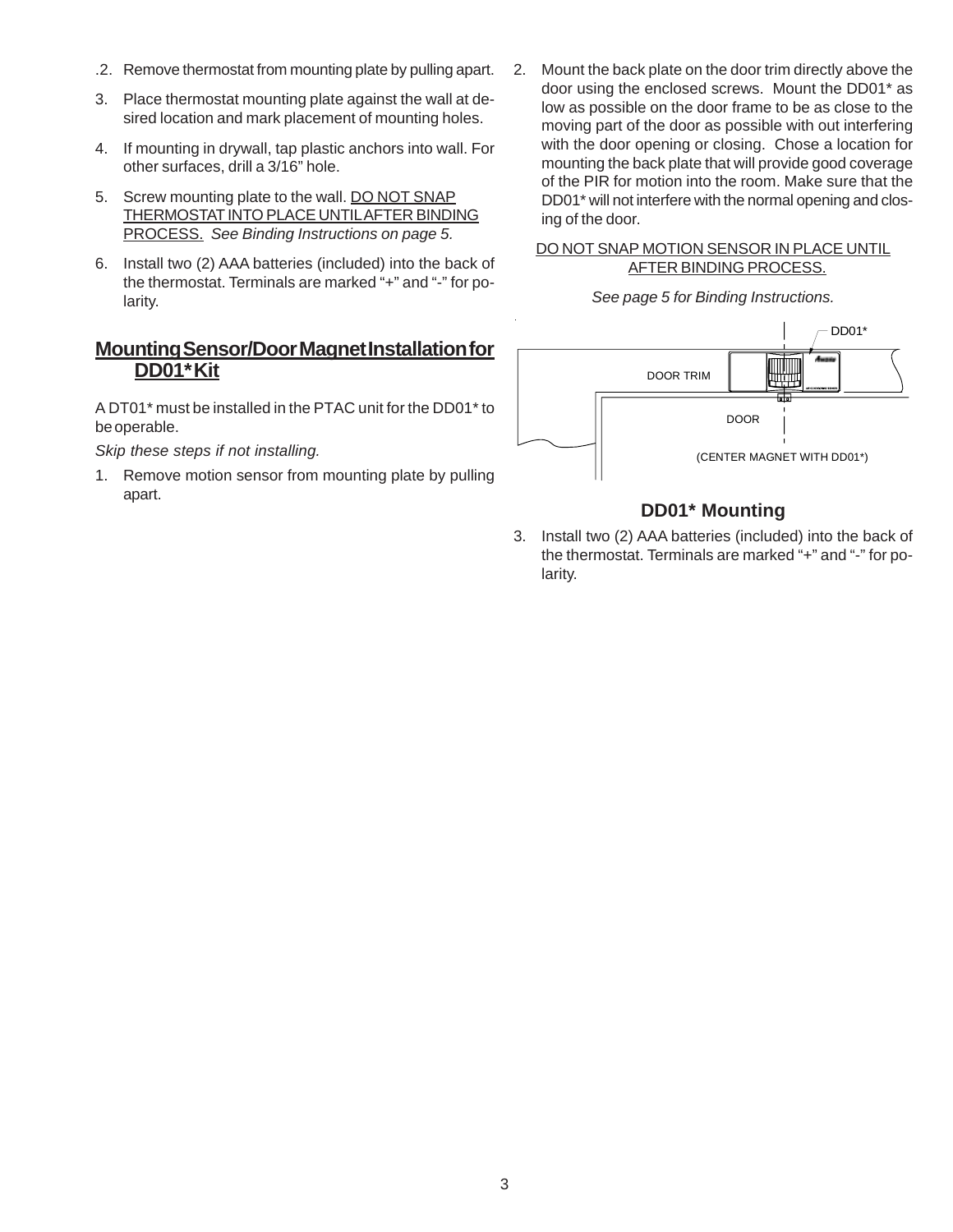#### **Door Magnet Installation**

Mount the door magnet holder on the front of the door where it will be as close as possible to the bottom of the motion sensor but no more then 1/8" from the bottom center of the motion sensor (DD01\*) when the door is closed.

Select the correct slot in the magnet holder (there are three slots) to obtain  $1/2$ " from back of sensor mounting plate to the center of the magnet. (If you can easily slide a business card between the magnet and the DD01\* sensor, unit is properly placed vertically.)

Screw in place with the 2 screws provided. Open and close the door to make sure that the magnet holder and motion sensor will not interfere with normal opening and closing of the door.





½" FROM BACK EDGE OF SENSOR MOUNTING PLATE TO BACK OF MAGNET.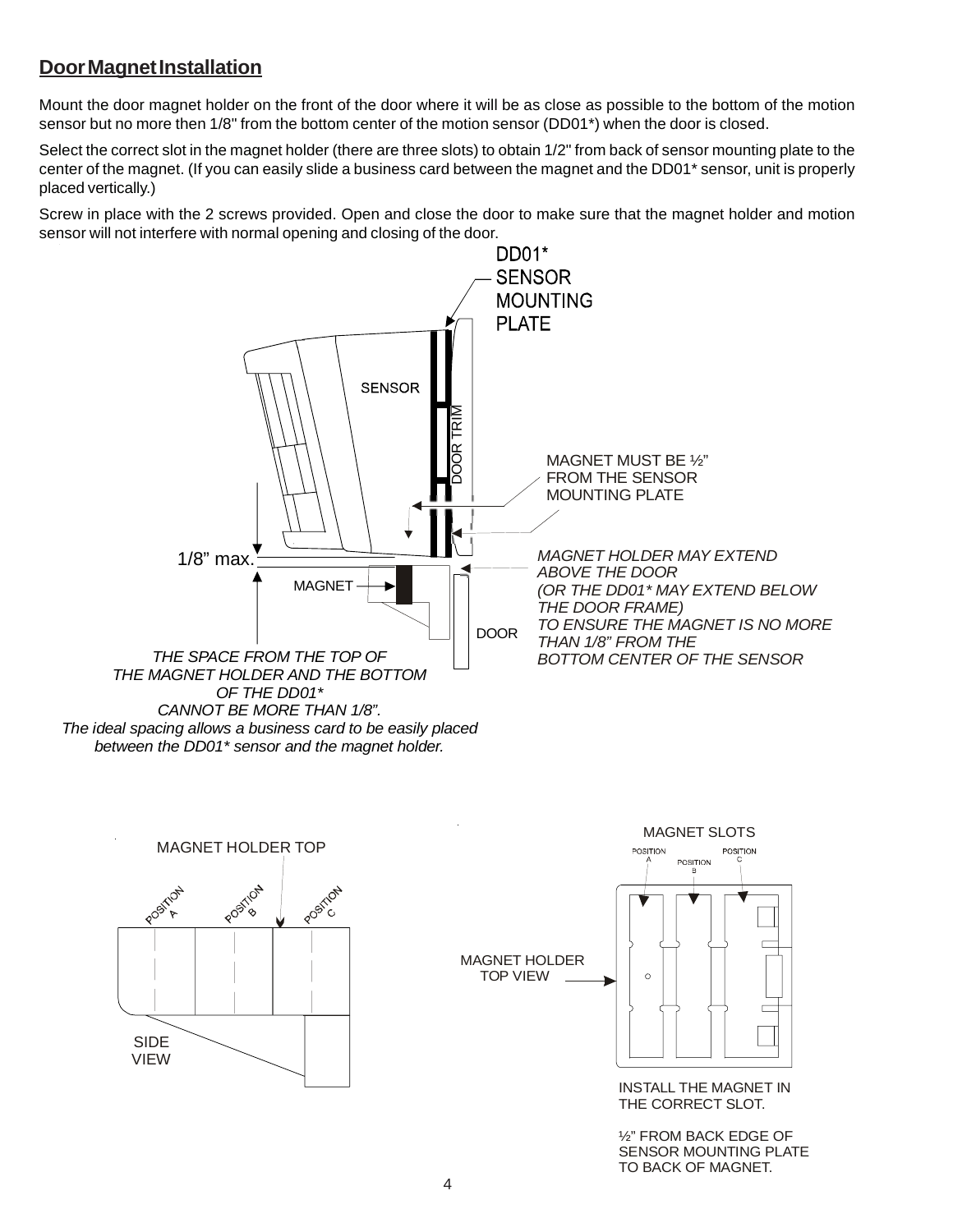Select one of the three slots that places the magnet ½" from the sensor mounting plate on the door frame. *See expamples below.* The door frame and door usually will not align. Place holder on the door and select the slot that places the magnet as close as possible to the ½" depth from the back of the DD01\* mounting plate.



ABOVE SHOWS MAGNET ½" FROM THE SENSOR MOUNTING PLATE IN DIFFERENT SLOT POSITIONS

*Above graphics are for example only. Always measure and place the magnet in the proper slot to obtain the 1/2" needed between the magnet and the sensor mounting plate on the door frame.*



*IMPORTANT NOTE: When properly installed, the rectangular indentation on the bottom of the DD01\* will line up with the center of the magnet. Choose magnet position A, B or C to align the magnet 1/2" from the back of the DD01A\*.*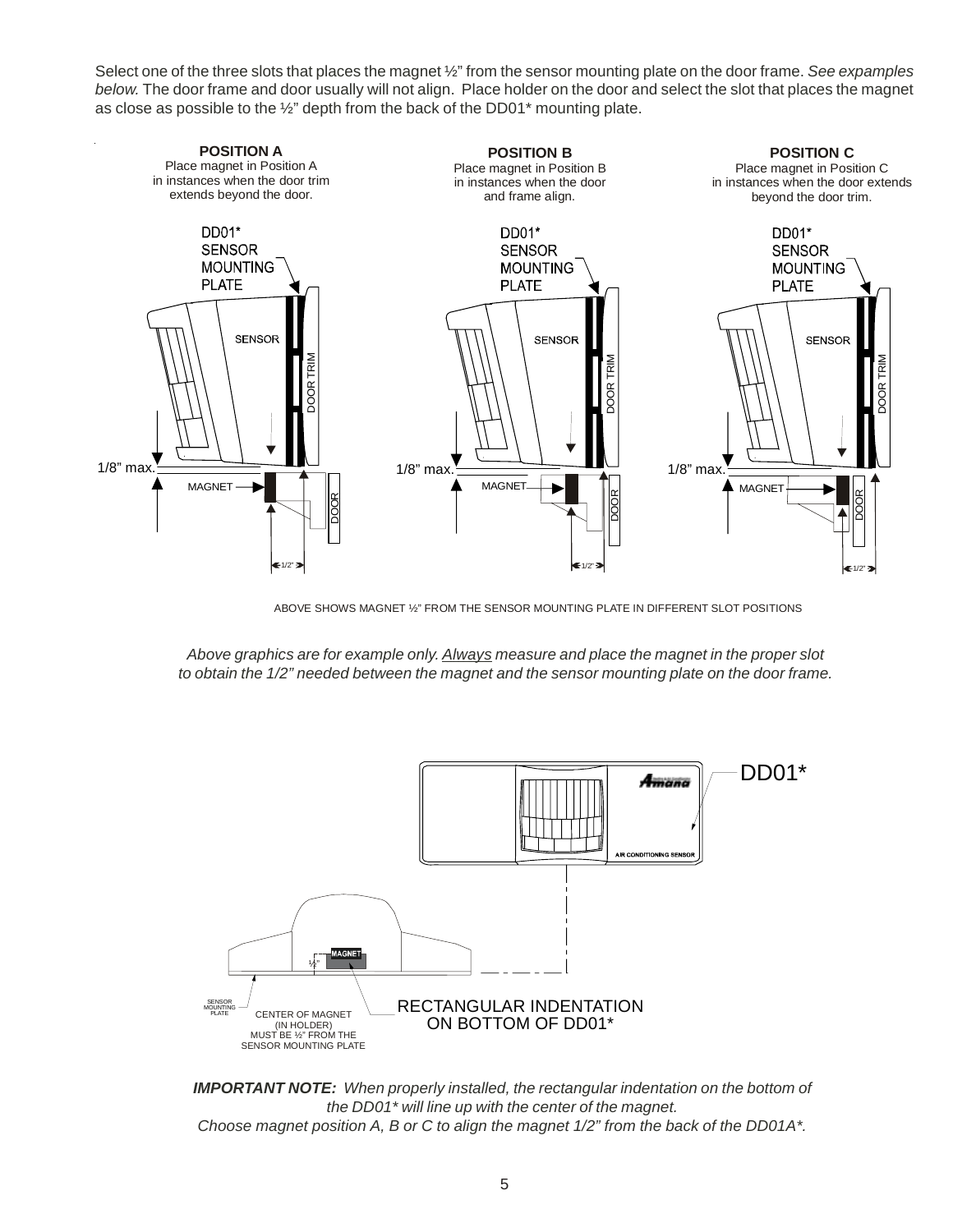

DO NOT HAVE TWO GROUPS OF PEOPLE BINDING UNITS IN THE PROPERTY AT THE SAME TIME. RADIO FREQUENCY (RF) GOES THROUGH WALLS AND UP TO 400'.

#### **DO NOT ATTEMPT TO BIND MORE THAN ONE ROOM AT A TIME AT THE SAME PROPERTY!!!**

#### **RF TRANSMITS THROUGH WALLS.**

The wireless devices (DS01\* and or DD01\*) must be bound to the PTAC DT01\* control for proper in-room communication. Ensure the unit is powered but in the OFF position.

*NOTE:* **Both the DS01\* and the DD01\* must be bound to the PTAC unit during the same "learn" operation.**

> **If you need to rebind one device - then you must rebind both devices during the same learn mode event.**

#### *All must be bound at one time.*

1. Press and hold off button on the PTAC until | appears.

- 2. Press and then immediately release the white tactile button on the back of the DS01\* thermostat.  $\mathbf{F}$  is should now be displayed on the PTAC LED display. If  $\mathsf{I}$   $\mathsf{I}$  does not show on the display in 1-2 seconds, then press and release the white button a second time. Skip this step if there is no thermostat.
- 3. Press and then immediately release the white tactile button on the back of the DD01\* motion sensor.  $\vert$   $\mathsf{\subseteq}$  or | - should now be displayed on the PTAC LED display.

If  $\lfloor \cdot \rfloor$  or  $\lfloor \cdot \rfloor$  does not show on the display in 1-2 seconds, then press and release the white button a second time. **NOTE:** If both a DD01\* and a DS01\* are being bound, then the display will show  $\vert \mathsf{C} \vert$ .

Skip if there is no motion sensor.

- 4. Press "OFF" on the PTAC touchpad to exit the binding sequence.
- 5. Snap thermostat onto thermostat mounting plate.
- 6. Snap motion sensor onto motion sensor mounting plate.
- 7. Configure the device or devices that were bound. See the next section for configuration choices.

*NOTE: If a wireless device is replaced or added, all devices (including those previously bound) will need to be bound/re-bound to the unit. See directions above.*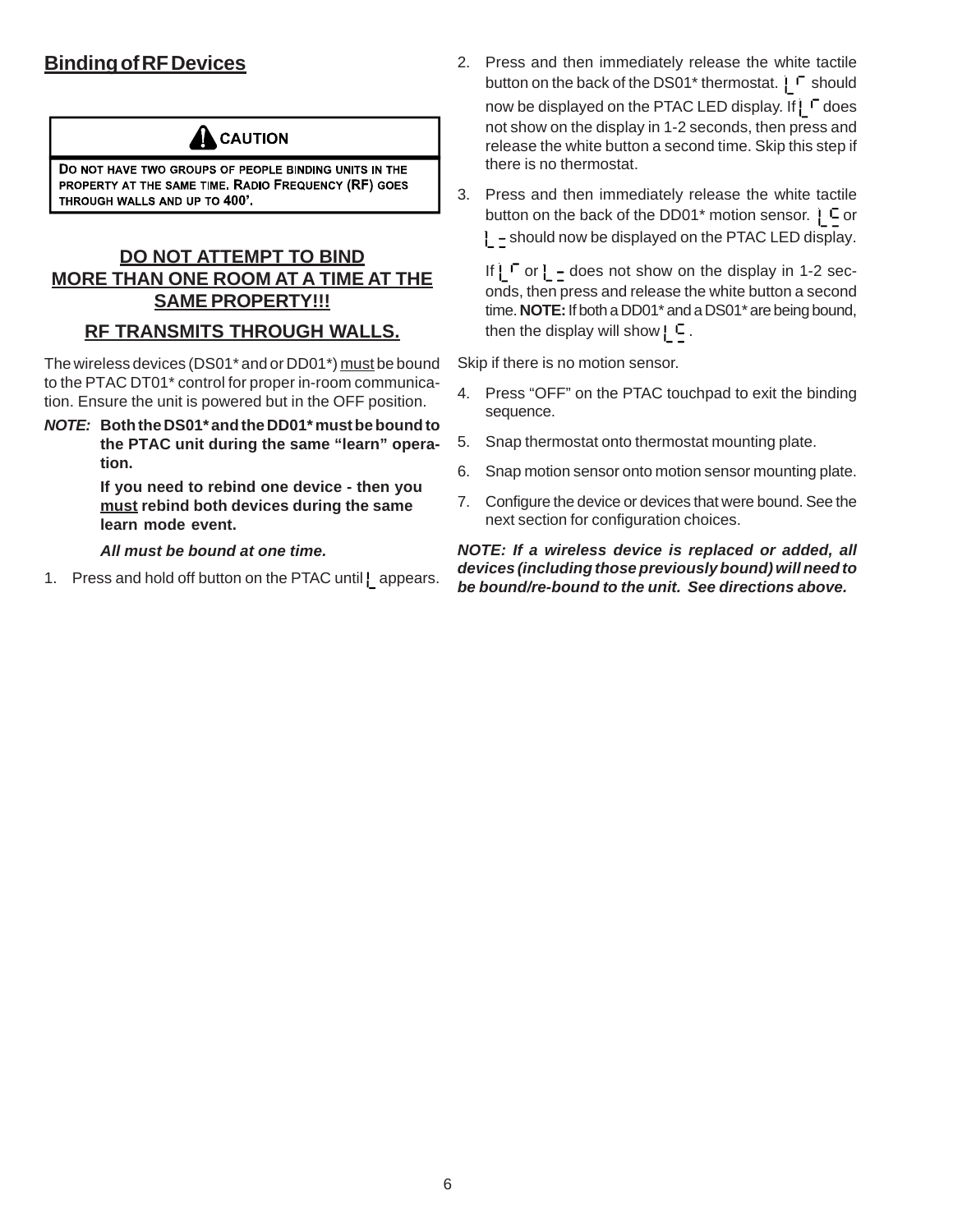#### **Configuration Settings**

The PTAC control will automatically self-configure to work with the wall thermostat (DS01\* Kit) if installed. The PTAC control will automatically self-configure to activate pre-configured energy management routine when the DD01\* is installed and bound to the PTAC. Additionally, the setback times and setback temperatures can be changed using the configuration settings. If you are using DP01\* Front Desk Platform, the PTAC control will need to be configured to identify its room number placement.

#### **Standard and DS01\* Configuration**

To **enter configuration feature mode**:

**Press** and **continue to hold** the up and down  $\sqrt{ }$  arrow keys and quickly **press** the **OFF**  $\boxed{$  *CFF*  $\sqrt{ }$  key twice within **a two (2) second time frame**. *(On software versions 2.1 or lower - C1 will now be displayed. On version 2.5 or higher - you will see " - - " displayed.)* Once you are in the configuration program, you can use the HEAT button to move UP the various configuration settings or the COOL button to move DOWN the configuration settings. The + or - keys will move up or down the selectable codes that you can change for each configuration setting. Ensure that you are in the proper configuration setting before pressing the + or - key as you may accidentally change a setting that you did not intent to change.

The display will alternate between displaying the feature code  $\Gamma$  | and the option code  $\theta$  (factory default setting). *If in version 2.5 or higher - press the HEAT button one time to get into C1 mode and then the display will alternate between C1 and 0 - the factory default. If an RF DS01\* has been bound to the unit the display will alternate between C1 and rE.*The lower right dot on the display will flash.

#### **Entering Room Number** *(Skip if not using DP01\* Front Desk Platform)*

1. The PTAC control can be set for a 4-digit room number. To select the first two digits (floor), press the **HEAT** 

key until  $L^2$  appears, then press the up  $\overline{\sqrt{\phantom{a}}\phantom{a}}$  down arrows to select the first two digits.

2. To select the last two digits of the room number, press the HEAT **FILE AT IN AUGAT** key until  $E_5$  appears, then press the up

and down  $\sqrt{2}$  arrows to select the last 2 digits of the room number.

For example for Room "201", press the HEAT **MEAT** key until  $L^4$  appears, then press the up  $\sqrt{2}$  down arrows to  $select "02" :  $[4] = 0.2$$ 

Next to select the last two digits of the room number, press the HEAT  $\sqrt{f}$ <sub>MEAT</sub> key until  $\mathsf{L}$  appears, then press the

up and down  $\overline{\Leftrightarrow}$  arrows to select "01":  $\overline{CS} = \overline{0}$  I.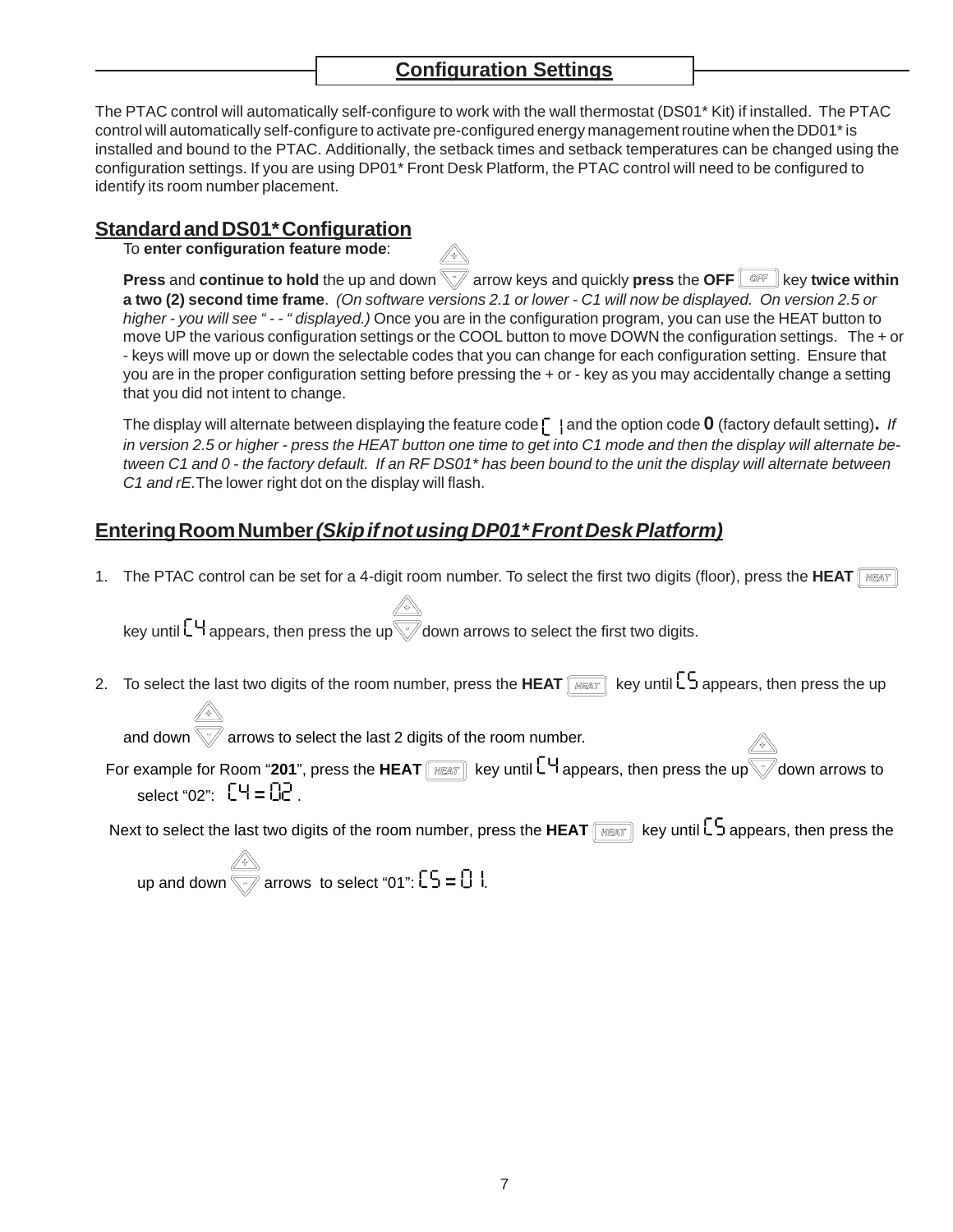#### **Setback Temps - DD01\***

The DD01\* and the DigiSmart control can be programmed for 3 different times to activate temperature setbacks. The current factory default temperature setbacks in v2.5 \* software release are: 2º from set point in 30 minutes, 3º in one (1) hour, and 6º in three (3) hours. For each time, you can select a setback temperature. The amount of setback is the amount of degrees the control will operate from guest's setting in degrees F. If a change to the factory default temperature settings is desired, use the following instructions.

**NOTE:** When first entering the configuration mode, if you see " - - " then you have version 2.5 or higher. *You can verify the software version by starting with the unit in the OFF position, and while holding down the "+" and "-" buttons , double click the COOL button and then release and push the FAN button within one second. The unit display will scroll through all of the thermister temperatures and the last item displayed will bs CS (current software) and you will see 25 for v2.5.*

\*Other software versions may have different factory setback defaults. *Contact your PTAC representative to determine factory default settings.*



4. To select first unoccupied set back temperature, press the HEAT **MEAT** key until **d**] feature code comes up. To scroll to a previously viewed feature codes, press the **COOL**  $\sqrt{\cos 2}$  key.

Once you have scrolled to the  $d^T$  feature, press either the up or down arrow  $\stackrel{\ell\ast\Diamond}{\Longleftrightarrow}$  to scroll to the desired first unoc-

cupied setback temperature. Cooling example: 72º (guest set point) + 2º (Setback temperature) = 74º (operational set point).

5. Press HEAT **FIGHT** key to scroll to do first unoccupied setback time. The first unoccupied setback time is the time between when the control determines that the room is not occupied and when the control sets the operating set point temperature back. The increments are in hours  $(.1 = 6 \text{ mins}$ ,  $.5 = 30 \text{ mins}$ ,  $1 = 1 \text{ hour}$ , etc.). Press either the

up or down arrow  $\leftarrow \atop \leftarrow$  to the desired first unoccupied setback time. c

6. To select second unoccupied setback temperature, press the HEAT **FILE AT ACCUPY** comes up. Press either the

up or down arrow  $\leftarrow \rightarrow$  to the desired second unoccupied setback temperature.

Cooling example:  $72^{\circ}$  (guest set point) +  $4^{\circ}$  (Setback temperature) =  $76^{\circ}$  (operational set point).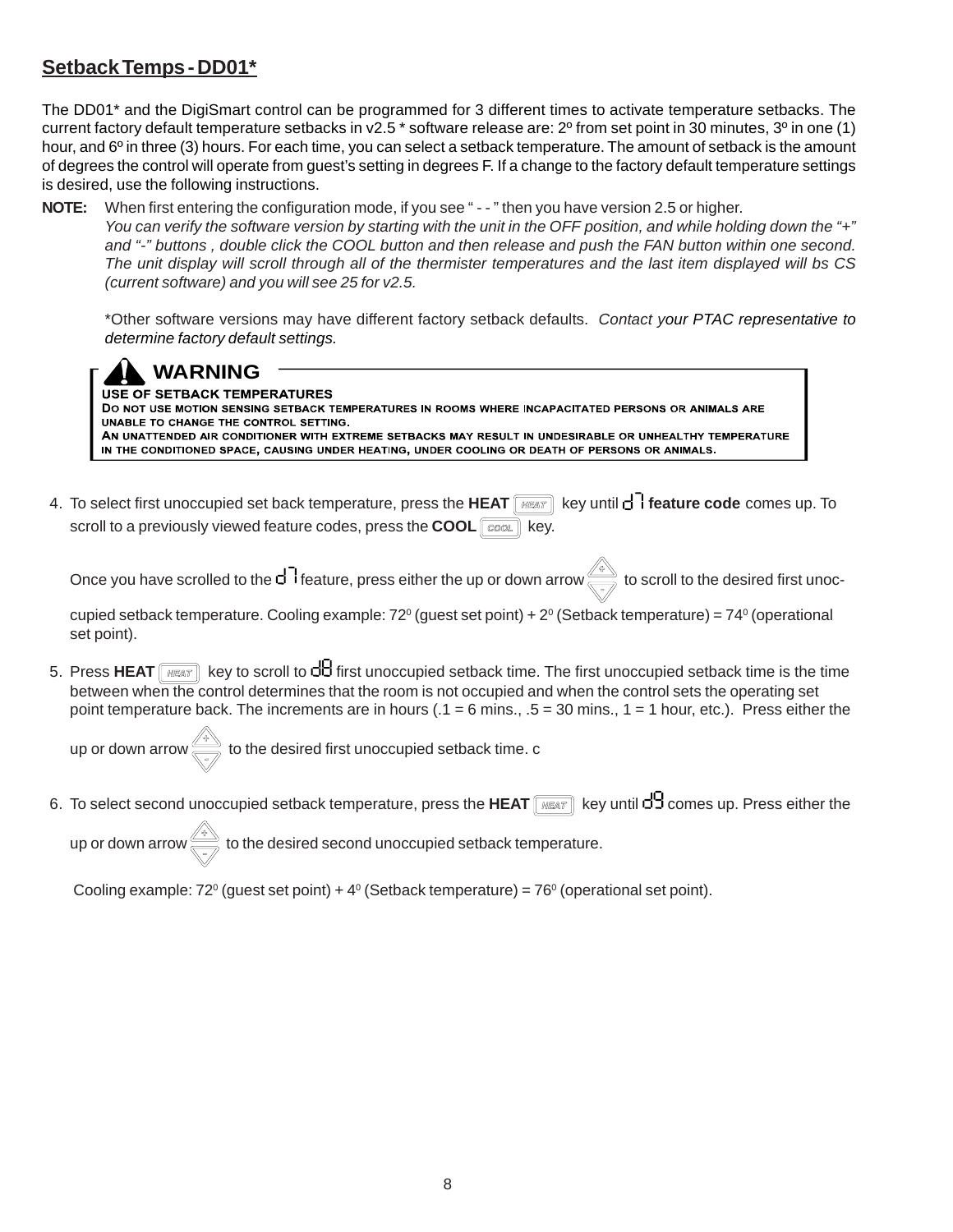7. Press HEAT  $\sqrt{\frac{mmax}{m}}$  key to scroll to d<sup>Q</sup> second unoccupied setback time. Press either the up or down arrow  $\frac{m}{m}$  to

the desired second unoccupied setback time. Example: Operating set point would be 76<sup>0</sup> instead of 72, one hour (1.0 hour) after guest leaves room.

8. Press HEAT **FIGERT** key to scroll to during third unoccupied setback temperature. Press either the up or down arrow



9. Press HEAT **HEAT key to scroll to due third unoccupied setback time. Press either the up or down arrow**  $\frac{48}{\sqrt{2}}$  **to the** 

desired third unoccupied setback time.

10.. To **exit configuration mode**:

**Press** the OFF  $\sqrt{\sqrt{np}}$  key. NOTE: Configuration feature mode will also automatically exit if no keys are pressed for a period of **two (2) minutes.**

The changes made in configuration mode are now in effect.

**NOTE:** Additional codes are present and may be accessed within this menu. Contact the manufacturer for additional information.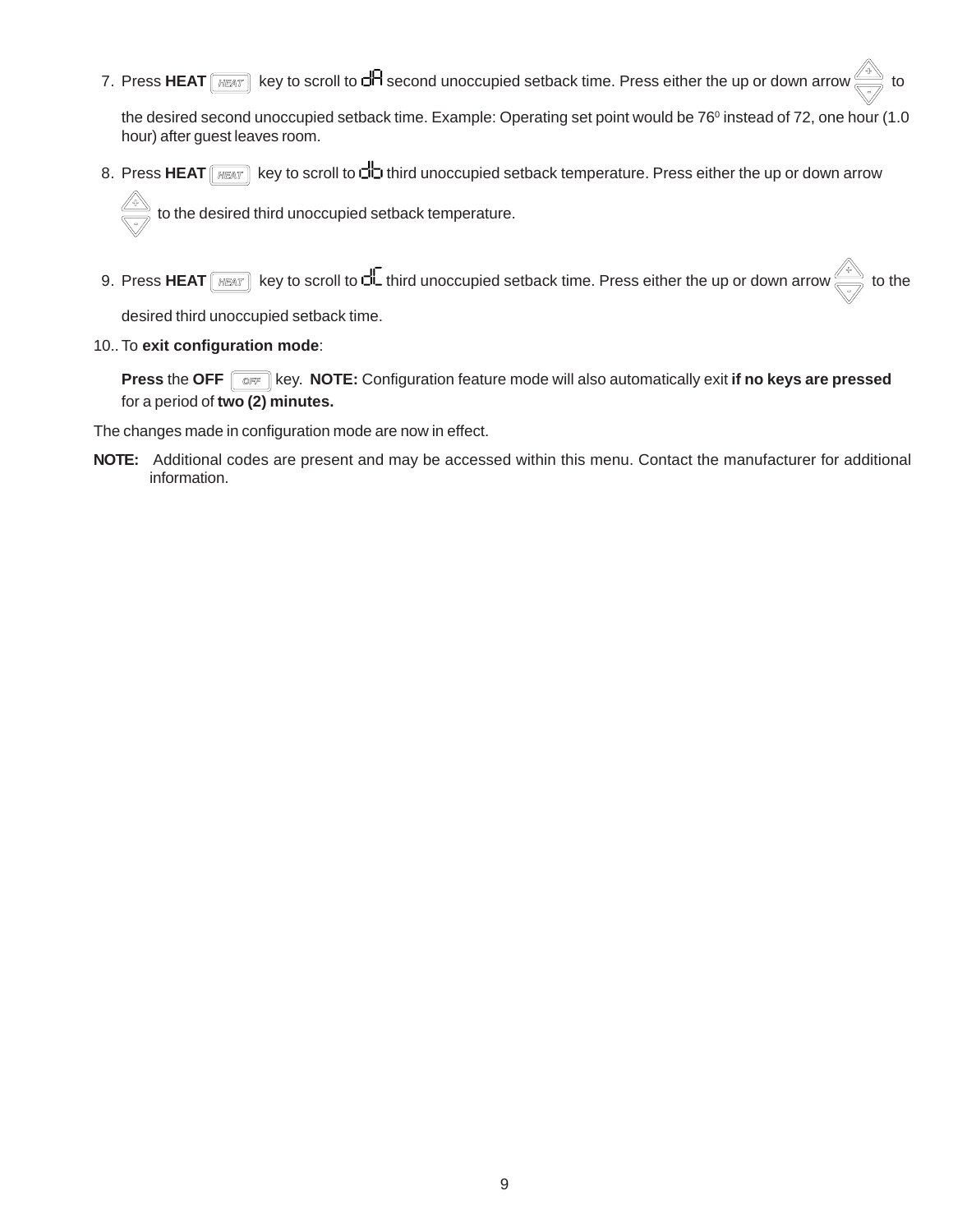#### **Typical Room Layouts**



# **CAUTION**

**This equipment is authorized for use under the United States Federal Communication Commission Rules and Regulations, Code of Federal Regulations Chapter 47 part 15 and must be installed in accordance with the instructions provided in this document. Failure to install or operate this equipment as instructed in this document could void the user's authority to operate the equipment. This equipment contains no user servicable parts. Any modification or repairs to the internal components or to the antenna configuration of the equipment without the express written consent of Everex Communications, Inc. could void the user's authority to operate the equipment.**

**NOTE:** To comply with FCC RF exposure requirements in section 1.1307, a minimum separation distance of 20cm (8 inches) is required between the equipment and all persons.

**NOTE:** This equipment has been tested and found to comply with the limits for a Class B digital device, pursuant to Part 15 of the FCC Rules. These limits are designed to provide reasonable protection against harmful interference in a residential installation. This equipment generates, uses and can radiate radio frequency energy and, if not installed and used in accordance with the instructions, may cause harmful interference to radio communications. However, there is no guarantee that interference will occur in a particular installation. If this equipment does cause harmful interference to radio or television reception, which can be determined by turning the equipment off and on, the user is encouraged to try to correct the interference by on or more of the following measures:

- Reorient or relocate the receiving antenna.
- Increase the separation between the equipment and receiver.
- Connect the equipment into an outlet on a circuit different from that to which the receiver is connected.
- Consult the dealer or an experienced radio/TV technician for help.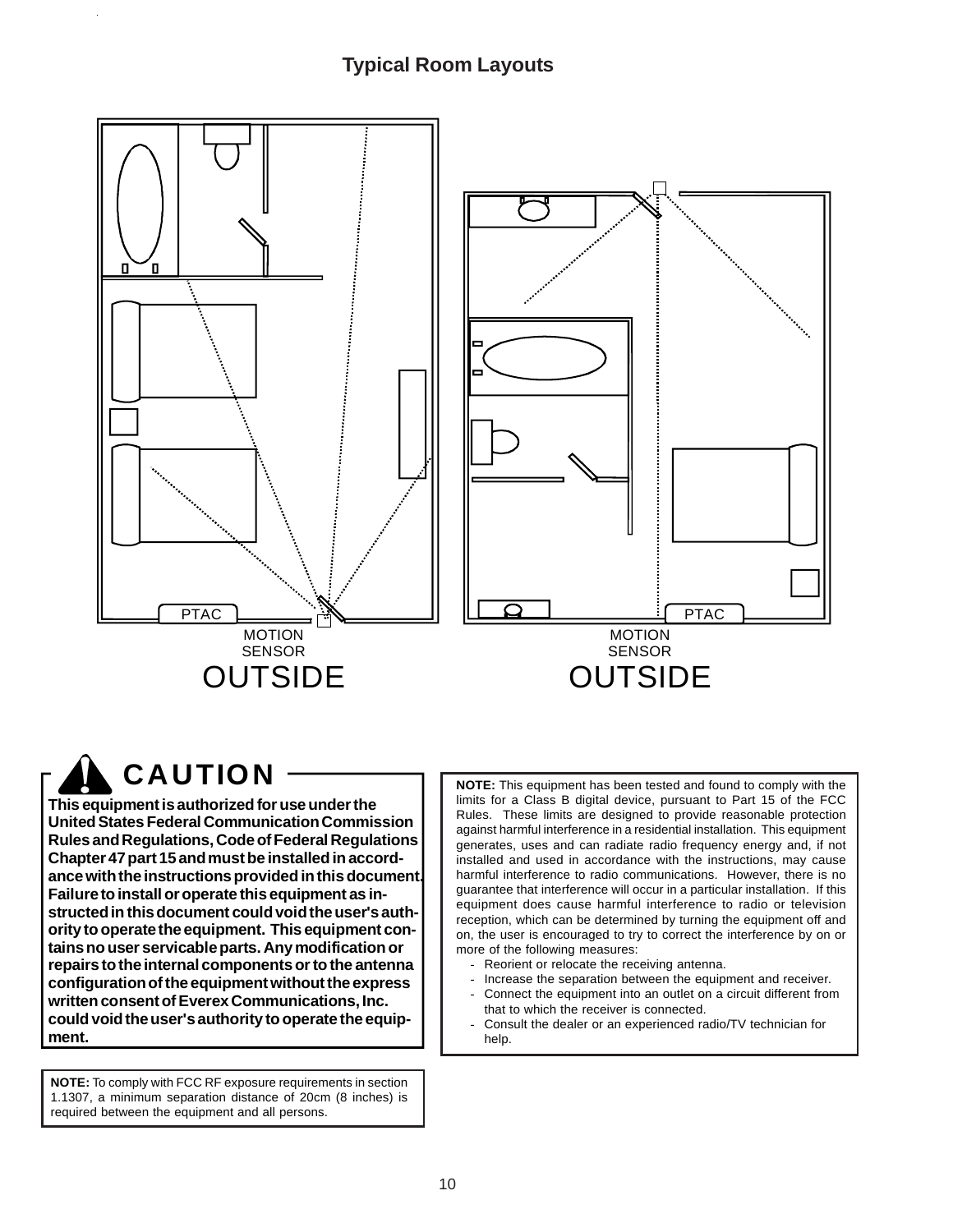### THIS PAGE INTENTIONALLY LEFT BLANK